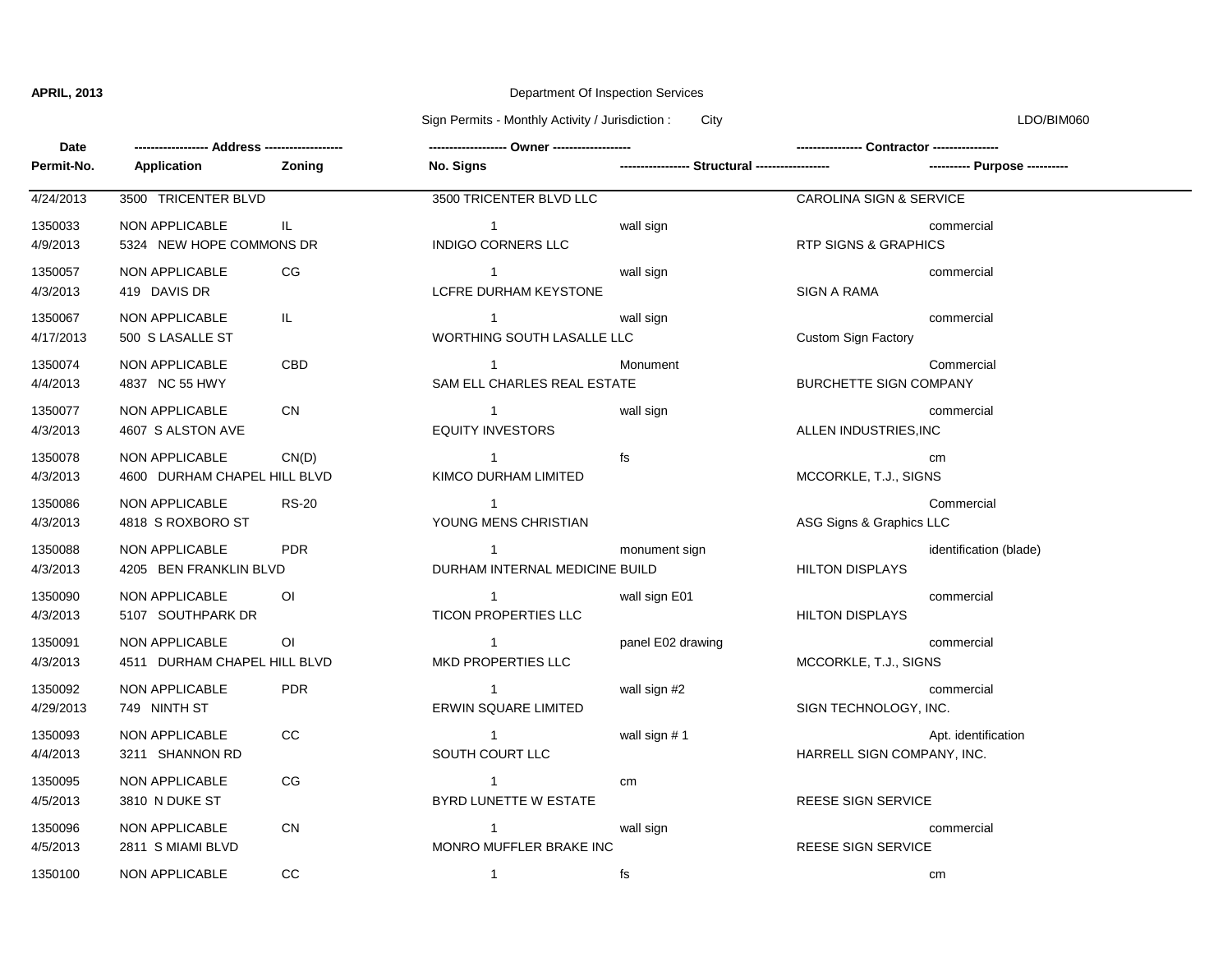## **APRIL, 2013** Department Of Inspection Services

Sign Permits - Monthly Activity / Jurisdiction : City City Communication : City Communication : City Communication : City Communication : City Communication : City Communication : City Communication : City Communication :

| Date                 |                                               |                |                                                      |                                                 |                                             |  |
|----------------------|-----------------------------------------------|----------------|------------------------------------------------------|-------------------------------------------------|---------------------------------------------|--|
| Permit-No.           | Application                                   | <b>Zoning</b>  | No. Signs                                            | ----------------- Structural ------------------ | ----------- Pur                             |  |
| 4/16/2013            | 4515 NC 55 HWY                                |                | ESA P PORTFOLIO LLC                                  |                                                 | <b>MKT</b> Enterprises                      |  |
| 1350103<br>4/24/2013 | NON APPLICABLE<br>1821 HILLANDALE RD          | 0I             | $\mathbf{1}$<br><b>GLENWOOD HILLANDALE COMPANY</b>   | ground sign box                                 | commercial<br>MCCORKLE, T.J., SIGNS         |  |
| 1350104<br>4/9/2013  | NON APPLICABLE<br>318 BLACKWELL ST            | <b>CC</b>      | $\mathbf{1}$<br>A J FLETCHER FOUNDATION              | cm                                              | <b>BURTON SIGNWORKS INC</b>                 |  |
| 1350105<br>4/11/2013 | NON APPLICABLE<br>1821 HILLANDALE RD          | <b>CBD</b>     | $\mathbf{1}$<br><b>GLENWOOD HILLANDALE COMPANY</b>   | cm                                              | OVERSTREET SIGN CONTRACTO                   |  |
| 1350107<br>4/11/2013 | NON APPLICABLE<br>1821 HILLANDALE RD          | <b>CC</b>      | $\overline{1}$<br><b>GLENWOOD HILLANDALE COMPANY</b> | wa                                              | cm<br>OVERSTREET SIGN CONTRACTO             |  |
| 1350108<br>4/10/2013 | NON APPLICABLE<br>1821 HILLANDALE RD          | <b>CC</b>      | $\mathbf{1}$<br><b>GLENWOOD HILLANDALE COMPANY</b>   | wa                                              | cm<br>OVERSTREET SIGN CONTRACTO             |  |
| 1350109<br>4/19/2013 | NON APPLICABLE<br>800 TAYLOR ST               | cc             | $\mathbf{1}$<br>C C & W ENTERPRISES LLC              | wa                                              | cm<br><b>VEGA METALS INC.</b>               |  |
| 1350110<br>4/19/2013 | NON APPLICABLE<br>2904 GUESS RD               | DD-S2          | $\mathbf{1}$<br>STRONACH PROPERTIES INC              | wall sign (COA)                                 | commercail<br><b>ALLEN INDUSTRIES</b>       |  |
| 1350111<br>4/16/2013 | <b>NON APPLICABLE</b><br>5121 NEAL RD         | <b>CN</b>      | $\mathbf{1}$<br>NEAL ROAD INDUSTRIAL PARK LLC        | pylon sign                                      | commercial<br><b>BURCHETTE SIGN COMPANY</b> |  |
| 1350112<br>4/19/2013 | NON APPLICABLE<br>119 N LASALLE ST            | IL.            | $\mathbf{1}$<br>JLH INVESTMENTS INC                  | wall sign                                       | commercial<br>REESE SIGN SERVICE            |  |
| 1350113<br>4/19/2013 | <b>NON APPLICABLE</b><br>3905 N ROXBORO ST    | IL.            | $\mathbf{1}$<br>FLAGSHIP DKNC VENTURES ROXBORO       | wall sign #1                                    | commercial<br>CAROLINA SIGN & SERVICE       |  |
| 1350114<br>4/22/2013 | NON APPLICABLE<br>112 S DUKE ST               | $\overline{O}$ | $\mathbf{1}$<br>PEAPLA LLC                           | wall sign type C2                               | commercial<br>RODNEY'S CUSTOM CUT SIGN C    |  |
| 1350117<br>4/24/2013 | NON APPLICABLE<br>3701 MT MORIAH RD           | IL.            | $\mathbf{1}$<br>HD DEVELOPMENT OF MARYLAND INC       | <b>PR</b>                                       | cm<br>ATLAS SIGN INDUSTRIES OF NC,          |  |
| 1350118<br>4/24/2013 | NON APPLICABLE<br>1821 HILLANDALE RD          | <b>CC</b>      | $\mathbf{1}$<br>CENTRAL CAROLINA BK & TR CO          | wa                                              | cm<br>MCCORKLE, T.J., SIGNS                 |  |
| 1350119<br>4/24/2013 | <b>NON APPLICABLE</b><br>3438 HILLSBOROUGH RD | CC.            | $\mathbf{1}$<br>COUCH LEAMON F JR FAMILY             | wa                                              | cm<br><b>CREATIVE NEON</b>                  |  |
| 1350120              | <b>NON APPLICABLE</b>                         | IL             | $\mathbf{1}$                                         | Wall                                            | Commercial                                  |  |

**Permit-No. Application No. Signs ----------------- Structural ------------------ ---------- Purpose ----------** 1 1 1 1 1 1 1 1 1 1 1 1 1 1 1 4/24/2013 3438 HILLSBOROUGH RD COUCH LEAMON F JR FAMILY CREATIVE NEON 4/24/2013 1821 HILLANDALE RD CENTRAL CAROLINA BK & TR CO MCCORKLE, T.J., SIGNS 1350119 NON APPLICABLE CC wa cm HD DEVELOPMENT OF MARYLAND INC ATLAS SIGN INDUSTRIES OF NC, LLC 1350118 NON APPLICABLE CC wa cm **4/22/2013 12/2013 12:20:20 PEAPLA LLC** RODNEY'S CUSTOM CUT SIGN CO 1350117 NON APPLICABLE IL PR cm FLAGSHIP DKNC VENTURES ROXBORO CAROLINA SIGN & SERVICE 4/19/2013 119 N LASALLE ST JLH INVESTMENTS INC REESE SIGN SERVICE 1350113 NON APPLICABLE IL wall sign #1 commercial NEAL ROAD INDUSTRIAL PARK LLC BURCHETTE SIGN COMPANY 1350112 NON APPLICABLE IL wall sign commercial STRONACH PROPERTIES INC ALLEN INDUSTRIES 1350111 NON APPLICABLE CN CN 2009 COMPRESS 2009 COMPRESS 2009 COMPRESS 2009 COMPRESS 2009 COMPRESS 2009 COMPRESS C C & W ENTERPRISES LLC 
UNITERER STATE STATE THAT AN INC. 1350110 NON APPLICABLE DD-S2 wall sign (COA) commercail GLENWOOD HILLANDALE COMPANY **Alternative COVERSTREET SIGN CONTRACTORS**, INC 1350109 NON APPLICABLE CC wa cm GLENWOOD HILLANDALE COMPANY **A CONTRACTORS**, INC 1350108 NON APPLICABLE CC wa cm GLENWOOD HILLANDALE COMPANY **ALL AND ALCONST CONTRACTORS, INC** OVERSTREET SIGN CONTRACTORS, INC 1350107 NON APPLICABLE CC wa cm A J FLETCHER FOUNDATION BURTON SIGNWORKS INC GLENWOOD HILLANDALE COMPANY MCCORKLE, T.J., SIGNS ESA P PORTFOLIO LLC **Annual Estate MKT** Enterprises 1350103 NON APPLICABLE OI ground sign box commercial

**------------------ Address ------------------- ------------------- Owner ------------------- ---------------- Contractor ---------------** wall sign type C2 commercial